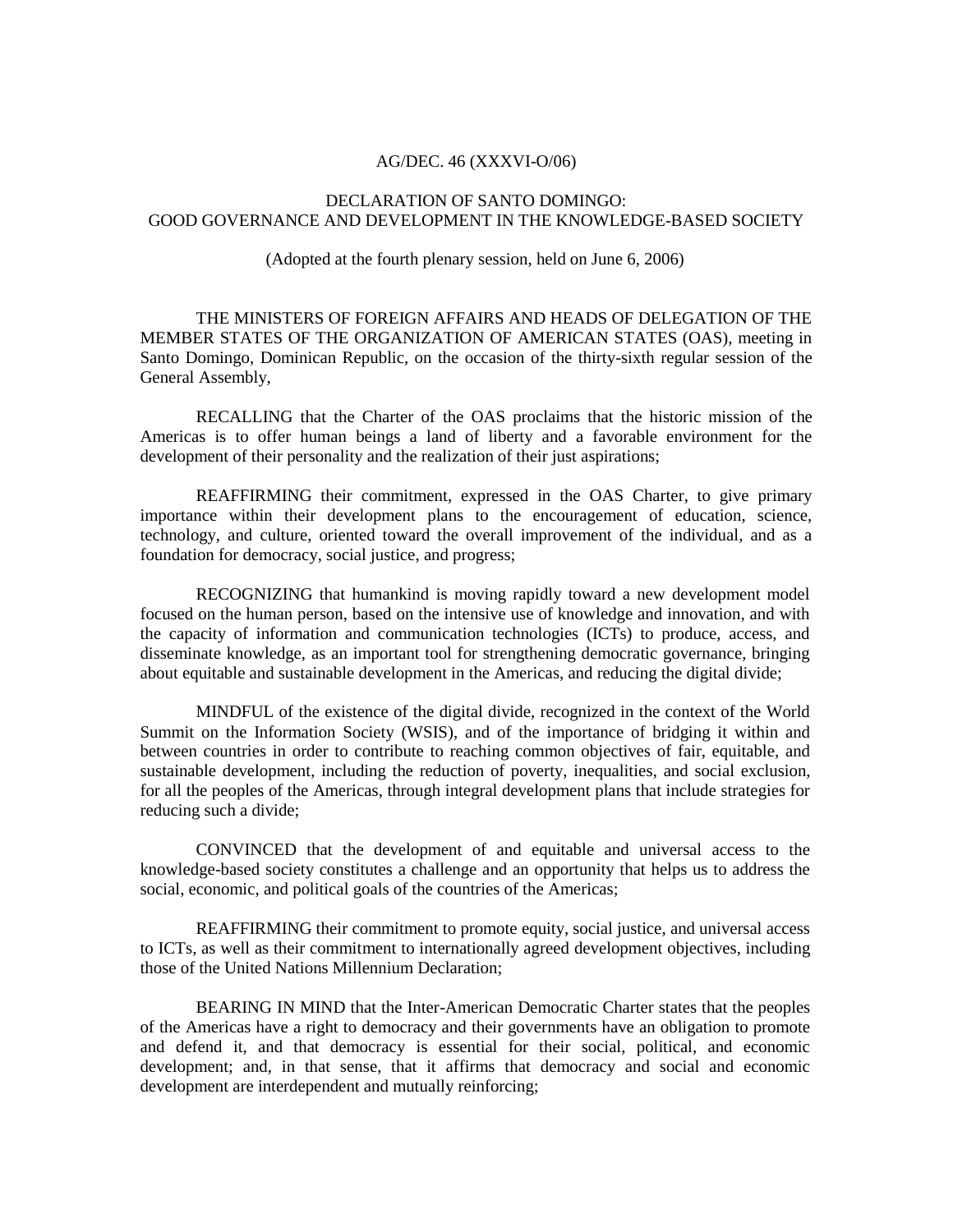REITERATING that the Inter-American Democratic Charter establishes that it is the right and responsibility of all citizens to participate in decisions relating to their own development. This is also a necessary condition for the full and effective exercise of democracy. Promoting and fostering diverse forms of participation strengthens democracy;

REITERATING ALSO that the Inter-American Democratic Charter states that transparency in government activities, probity and responsible public administration on the part of governments, and respect for social rights and freedom of expression and the press are essential components of the exercise of democracy;

RECOGNIZING that good public administration requires effective, representative, transparent, and publicly accountable government institutions at all levels, citizen participation, effective checks and balances, and the balance and separation of powers. In this context, accountability and citizen participation, in accordance with national laws, in the follow-up, oversight, and evaluation of public administration, as an active contribution to the prevention and elimination of corruption, are tools for promoting the transparency, efficiency, and responsibility of the region's governments, and that ICTs can play an important role in this regard;

CONSIDERING that the importance of incorporating ICTs into the region's political, economic, and social development efforts has been supported by the Summits of the Americas since the First Summit, held in Miami in 1994; was emphasized in the declaration on connectivity of the Third Summit, held in Quebec City in 2001; and was reaffirmed at the Fourth Summit, held in Mar del Plata, Argentina, in November 2005;

CONSIDERING ALSO that the Declaration of Mar del Plata establishes that every effort must be made to take advantage of the possibilities offered by ICTs to increase efficiency and transparency in the public sector and to facilitate the participation of citizens in public life, thereby helping to strengthen democratic governance; and recognizing that democratic governance is interconnected with economic and social development in the region, as was recognized in its Plan of Action;

TAKING NOTE of the commitments of the Summits of the Americas, in which the Presidents and Heads of State of the Americas identified education as the linchpin of hemispheric progress and human development, which impacts the political, social, economic, and democratic life of our societies; and highlighting the positive contribution ICTs can make to addressing the needs of the region's education systems;

NOTING that the "Declaration of Santiago on Democracy and Public Trust: A New Commitment to Good Governance for the Americas" [AG/DEC. 31 (XXXIII-O/03)] recognizes the need to define an agenda for good governance for the Hemisphere that addresses political, economic, and social challenges and fosters credibility and public trust in democratic institutions;

REITERATING the commitment made in the "Declaration of Florida: Delivering the Benefits of Democracy" [AG/DEC. 41 (XXXV-O/05)] to advance the prosperity, democratic values, democratic institutions, and security of our Hemisphere; and considering that ICTs can play a valuable role in this regard;

CONVINCED, as also stated in the Declaration of Florida, that countries must be governed democratically, with full respect for human rights and fundamental freedoms, the rule of law, the separation of powers and independence of the judiciary, and democratic institutions, and that the governments of the Americas have an obligation under the OAS Charter and the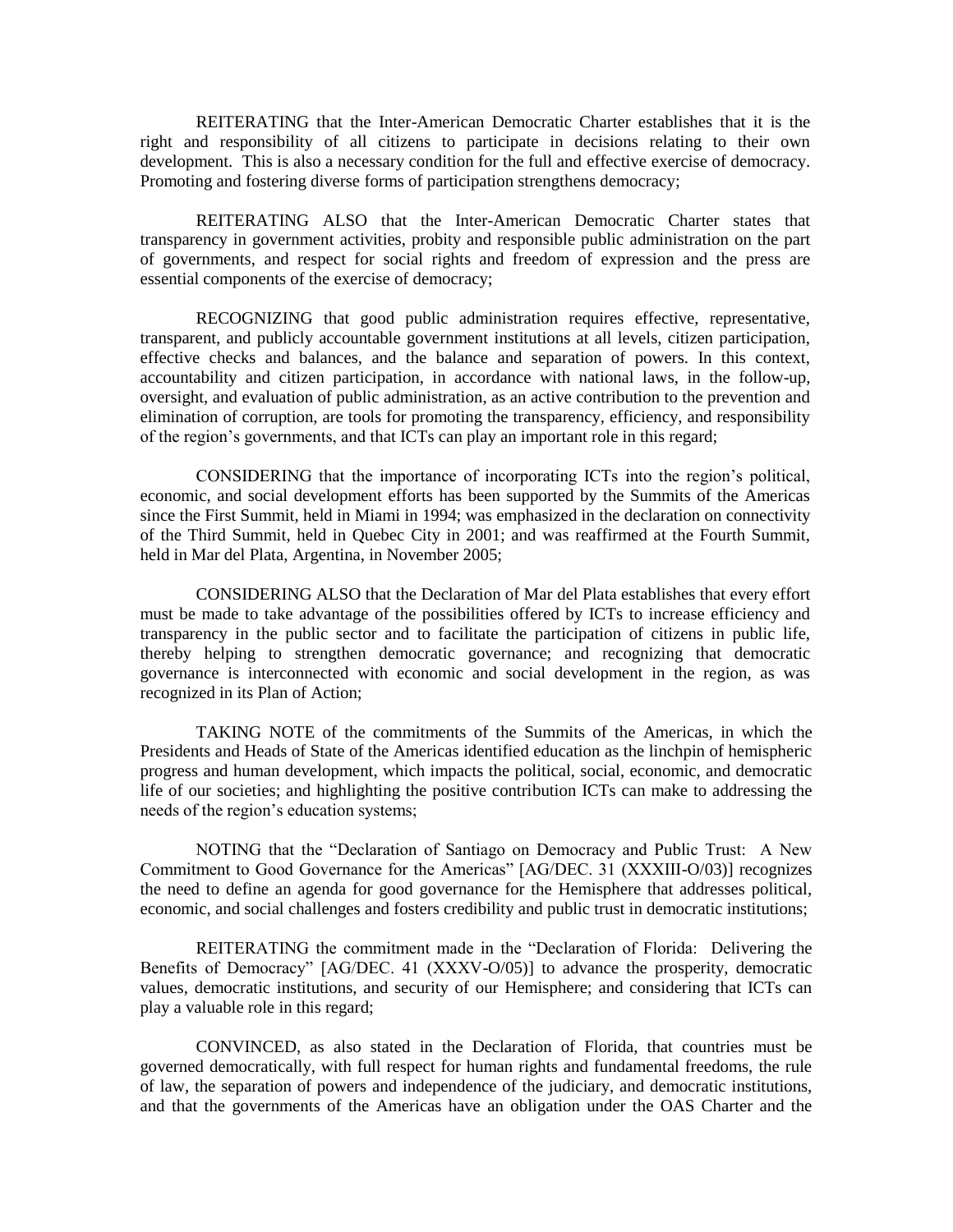Inter-American Democratic Charter to promote and defend democracy and must be answerable to their peoples;

REAFFIRMING the commitment made in the Declaration of Florida to adopt and implement those actions required to generate productive employment, reduce poverty, and, especially, eradicate extreme poverty, while taking into account the different economic realities and conditions of the countries of the Hemisphere, and that the elimination of extreme poverty is essential to the promotion and consolidation of democracy and constitutes a common and shared responsibility of the American states;

NOTING Advisory Opinion OC-5/85 of the Inter-American Court of Human Rights, the Declaration of Principles on Freedom of Expression, and resolutions AG/RES. 2121 (XXXV-O/05), "Access to Public Information: Strengthening Democracy"; AG/RES. 2135 (XXXV-O/05), "Support for and Monitoring of Activities Related to the World Summit on the Information Society"; and AG/RES. 2066 (XXXV-O/05), "Dissemination of Information on the Inter-American System for the Promotion and Protection of Human Rights in Educational Institutions in the Countries of the Hemisphere";

NOTING ALSO that resolution AG/RES. 2119 (XXXV-O/05), "Promotion and Strengthening of Democracy," requests that the General Secretariat, through the appropriate offices, take into account in its activities the contribution that ICTs can make to developing more just, open, and democratic societies;

CONSIDERING that the Declaration of Mar del Plata recognizes the important link between culture and development;

RECOGNIZING that the human person is the central subject of the development process and that development policy should therefore make the human person the main participant in and beneficiary of development; for that reason we affirm that the implementation of the knowledgebased society agenda should support these objectives;

REAFFIRMING, as mentioned in the Geneva Declaration of Principles of the WSIS, "Building the Information Society: a global challenge in the new Millennium," adopted in 2003, that cultural diversity is the common heritage of humankind. The knowledge-based society should be founded on and stimulate respect for cultural identity, cultural and linguistic diversity, traditions, and religions, and foster dialogue among cultures and civilizations;

REAFFIRMING ALSO, as indicated in the Geneva Declaration of Principles, that it is essential to promote the production of and accessibility to all content–educational, scientific, cultural, or recreational–in diverse languages and formats. The development of local content suited to domestic or regional needs will encourage social and economic development and will stimulate participation by all stakeholders, including people living in rural, remote, and marginal areas;

RECOGNIZING the outcomes of the WSIS, which highlighted the use of ICTs as an enabler that will assist member countries in achieving internationally agreed development goals and objectives, including the Millennium Development Goals;

MINDFUL that the Geneva Declaration of Principles states that regional integration contributes to the development of the global information society and makes strong cooperation within and among regions indispensable. Regional dialogue should contribute to national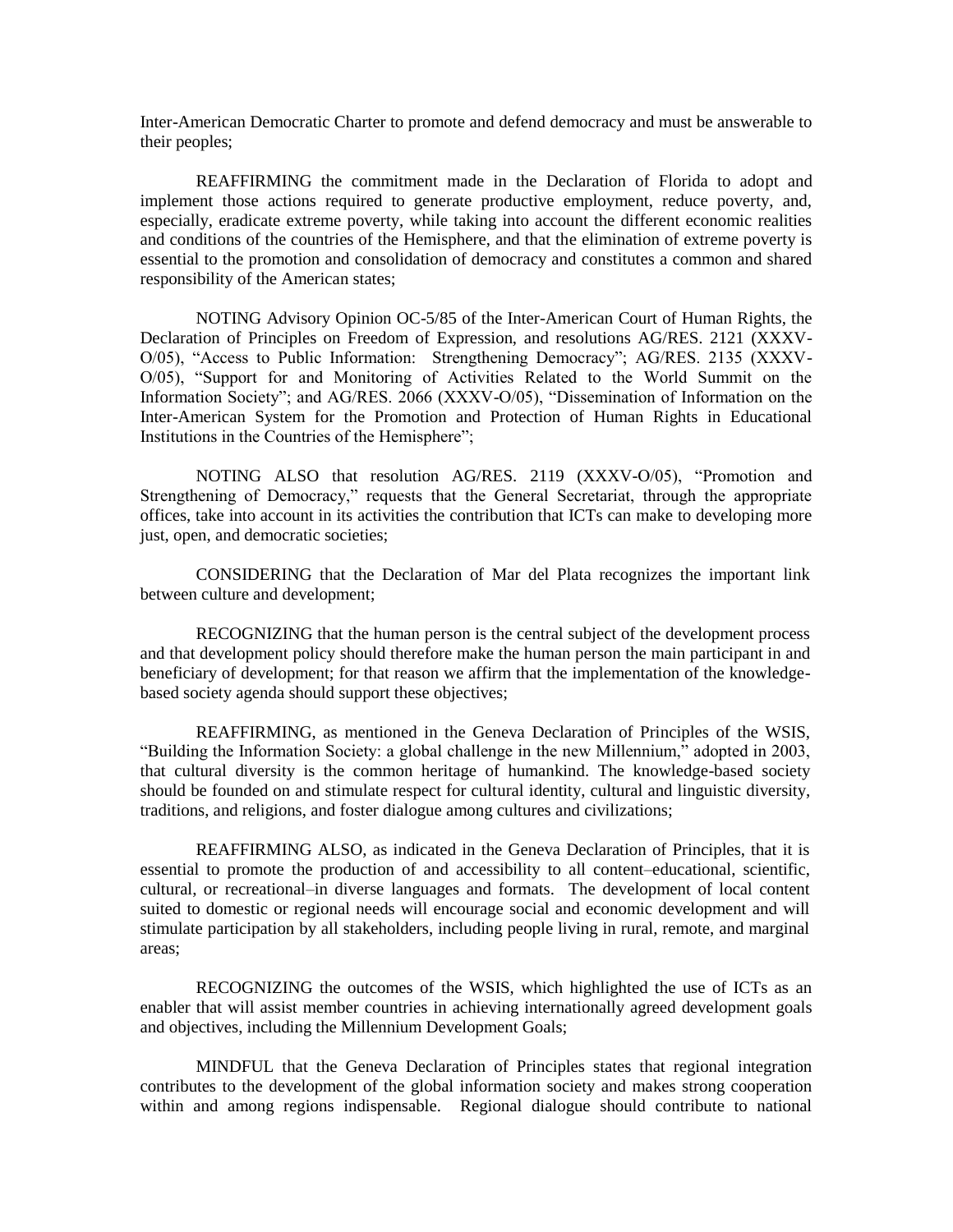capacity-building and to the alignment of national strategies with the goals of the Declaration of Principles in a compatible way, while respecting national and regional particularities;

RECOGNIZING that the Universal Declaration of Human Rights proclaims that everyone has the right to freedom of opinion and expression; this right includes freedom to hold opinions without interference and to seek, receive, and impart information and ideas through any media and regardless of frontiers;

RECOGNIZING ALSO the contribution of ICTs as fundamental tools for strengthening democracy in the Hemisphere;

UNDERSCORING that access to information and the exchange and creation of knowledge are important elements of a free, democratic, and pluralistic society, and that the use of the Internet and the World Wide Web, without political censorship, can contribute to the development of a democratic future and the exercise of the right to freedom of expression and the free flow of information and ideas for all the peoples of the Americas, a basic premise of knowledge-based societies;

REITERATING, as established in the Geneva Declaration of Principles, that the use of ICTs and content creation should respect the human rights and fundamental freedoms of others, including personal privacy and the right to freedom of thought, conscience, and religion, in conformity with relevant international instruments;

REITERATING ALSO their ongoing concern over the frequency and intensity of natural disasters, as well as of environmental and other disasters, which have devastating effects and affect sustainable development in the region and the physical and psychological integrity of its inhabitants;

AWARE that ICTs should be regarded as tools and not as an end in themselves, as expressed in the Geneva Declaration of Principles. Under favorable conditions, these technologies can be a powerful instrument, increasing productivity, generating economic growth, job creation, and employability, and improving the quality of life of all. They can also promote dialogue among people, nations, and civilizations;

HIGHLIGHTING the importance of ICTs for micro, small, and medium-sized enterprises and other units of production, to improve their capacities and competitiveness;

NOTING that the Latin American and Caribbean member states of the United Nations adopted the Plan of Action for the Information Society (eLAC 2007), in Rio de Janeiro in June 2005, as a result of a regional process that began in Bávaro, Dominican Republic, in 2003;

RECALLING that the Ministers of Science and Technology, the Ministers of Education, and the Ministers of Labor of the Americas recognized, in the Declaration of Lima of November 2004, the Declaration of Scarborough and Commitments to Action of August 2005, and the Declaration of Mexico of September 2005, the fundamental role that ICTs play in implementing their respective agendas;

TAKING INTO ACCOUNT that the February 2006 Declaration of San José of the Inter-American Telecommunication Commission (CITEL) recognizes significant progress made in connectivity in the region and the need to proceed with the implementation of the second phase of the Agenda for Connectivity in the Americas and the Plan of Action of Quito;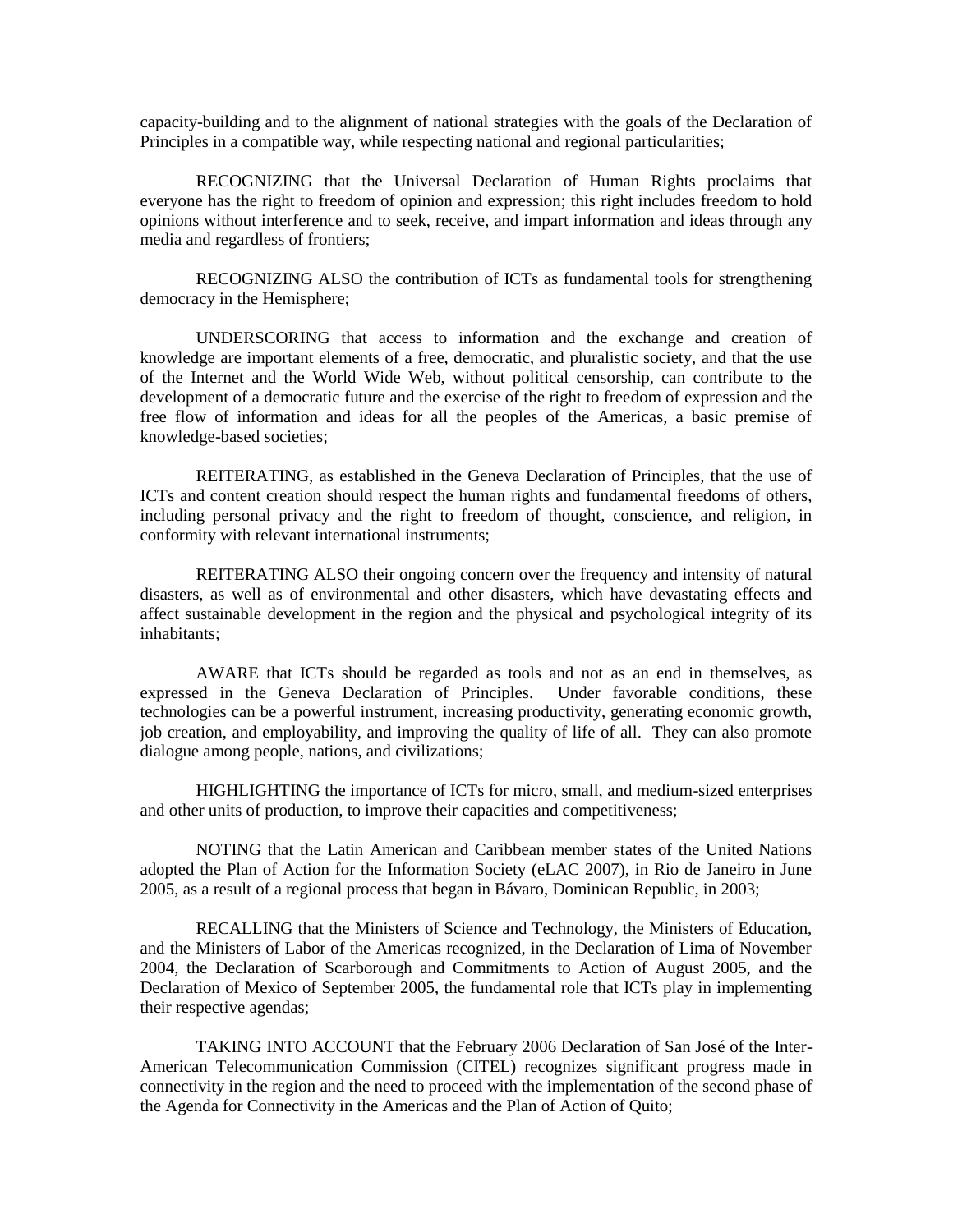NOTING the commitments to improve coordination and share best practices made by multilateral and bilateral development and financial institutions as a result of the Rome Declaration on Harmonization, of February 2003;

RECOGNIZING that all the peoples of the Americas have contributed significantly, throughout their rich history, to the development of knowledge, by generating scientific, technological, and cultural know-how, which has served as a basis and a foundation for the development of ICTs;

BEARING IN MIND that it is necessary, as the case may be, that states develop national policies and strategies, as well as establish or better their legislation and its legal and regulatory frameworks that provide juridical security, for the development of the knowledge-based society;

VALUING the importance of national experiences that contribute to universalizing access to information and knowledge and to reducing the digital and social divides, such as programs of access to ICTs, among others digital literacy plans, multipurpose public community access sites, the use of open-source and proprietary software, and e-government;

REITERATING, as established in the Geneva Declaration of Principles, that intellectual property protection is important to encourage innovation and creativity in the knowledge-based society; similarly, the wide dissemination, diffusion, and sharing of knowledge is important to encourage innovation and creativity. Facilitating meaningful participation by all in intellectual property issues and knowledge-sharing through full awareness and capacity-building is a fundamental part of an inclusive knowledge-based society;

RECOGNIZING the important role played in Latin America and the Caribbean by the Institute for Connectivity in the Americas (ICA), including the bringing together of stakeholders from different sectors to implement innovative technology initiatives that contribute to the development of the region and to its insertion into the knowledge-based society, as part of the connectivity agenda for the Hemisphere established during the Third Summit of the Americas (Quebec City, 2001);

RECOGNIZING ALSO the contributions to the development and implementation of the knowledge-based society agenda of international financial institutions, such as the Inter-American Development Bank, the World Bank, and the Andean Development Corporation, and other multilateral organizations, especially those of the United Nations system, such as the Economic Commission for Latin America and the Caribbean (ECLAC);

MINDFUL that access to and application of ICTs have contributed to the capacity of the countries of the region to make progress in political, social, economic, and cultural processes; and recognizing the urgency of developing an appropriate process for the Americas, in order to advance toward the fulfillment of the commitments made in high-level declarations on the expansion of the knowledge-based society; and

RECOGNIZING that building an inclusive knowledge-based society requires new forms of solidarity, partnership, and cooperation among governments and other stakeholders, i.e., the private sector, civil society, and international organizations,

DECLARE: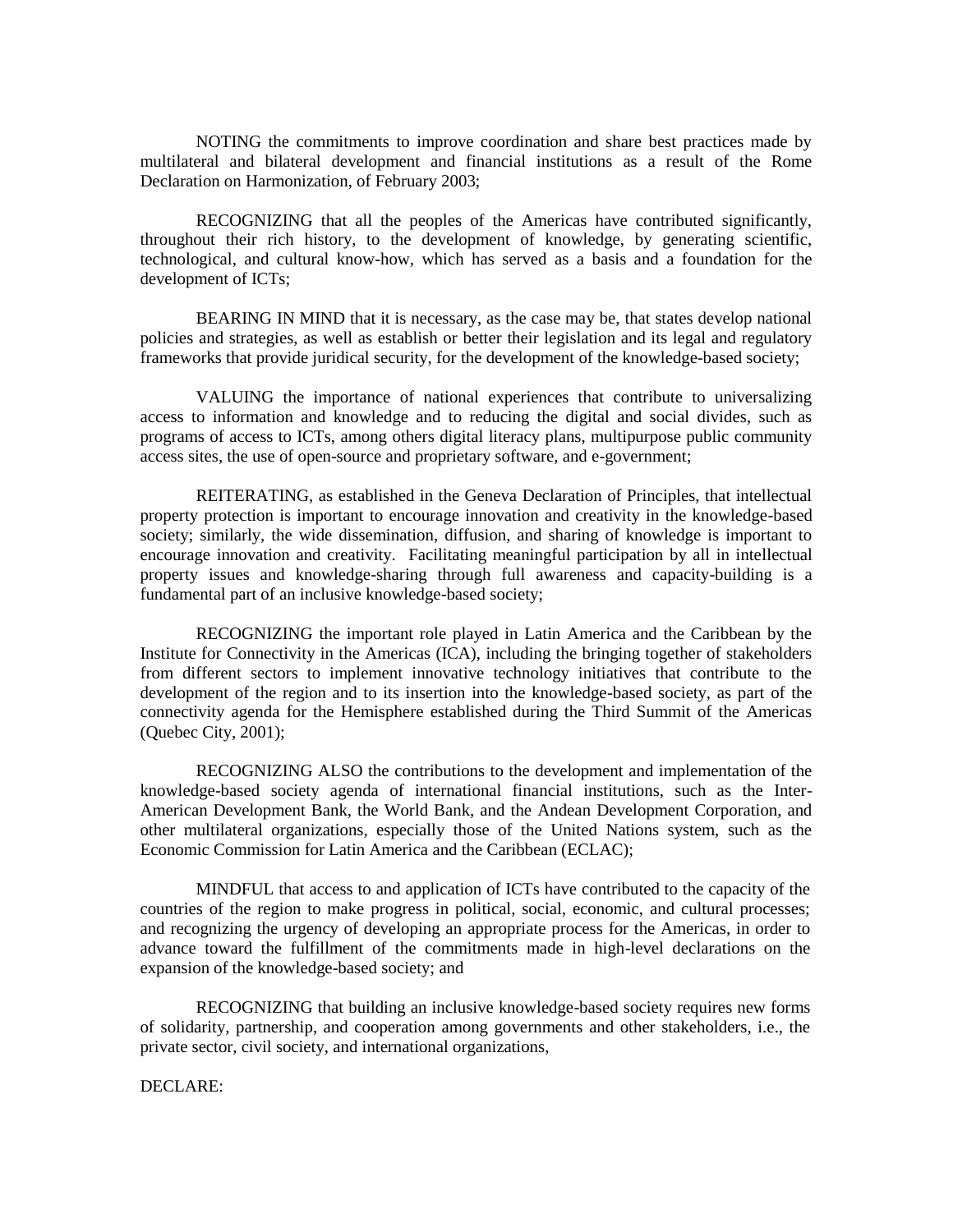1. Their emphasis on the importance of information and communication technologies (ICTs) as a crosscutting tool for achieving equitable and sustainable development and strengthening good governance and the promotion and protection of human rights, as well as the need to work intensely to ensure that every person in the Americas, in particular those in situations of vulnerability and with special needs, may participate in the benefits generated by the knowledge-based society.

2. Their request that the organs, agencies, and entities of the Organization of American States (OAS) continue to support the incorporation of ICTs into national development plans, particularly in public-institution modernization processes, favoring those that consider the training of public-sector employees and that are necessary to reinforce good governance and a climate of democracy, and to promote transparency, accountability, citizen participation, and efficiency in the management and provision of services in the public sector, so as to meet the needs and aspirations of every person.

3. Their commitment to ensure that special attention is given to state modernization through the design and implementation of e-government strategies, including capacity-building programs for public employees, in order to improve the delivery of public services and information to the population as a whole, in particular for groups in greatest need, and enhance transparency and accountability.

4. Their commitment also to develop ICTs as a tool for promoting and fostering ongoing, ethical, and responsible participation by the citizenry within a legal framework conforming to the respective constitutional order, particularly by persons belonging to groups in situations of vulnerability or with special needs, in decisions concerning their own development, which is, in turn, a necessary condition for the full and effective exercise of democracy.

5. Their commitment, consistent with the spirit of the Inter-American Democratic Charter, to guarantee the liberty of every person to enjoy freedom of expression, including access to uncensored political debate and the free exchange of ideas through all forms of mass media, including the Internet.

6. Their resolve to develop and encourage strategies and best practices that enhance the possibility of every person to engage actively in the exchange of opinions, including political discourse, through the Internet or other technological communications media, guaranteeing freedom of investigation, of opinion, and of the expression and dissemination of ideas, as essential components of the knowledge-based society.

7. Their commitment to actively foster a dynamic and enabling environment for regional and international cooperation, and to urge the involvement of all relevant stakeholders, including the private sector, civil society, and regional and international institutions, including financial institutions, with a view to implementing the development of complementary strategies that promote freedom of expression and information on the Internet and other technological communications media and universal access to the Internet for all the peoples of the Americas.

8. Their reaffirmation of the importance of multilingualism and, as such, the need to create, diversify, and disseminate the contents of the Internet in the different languages spoken in the Hemisphere, including the official languages of the OAS, in order to build an integrative knowledge-based society.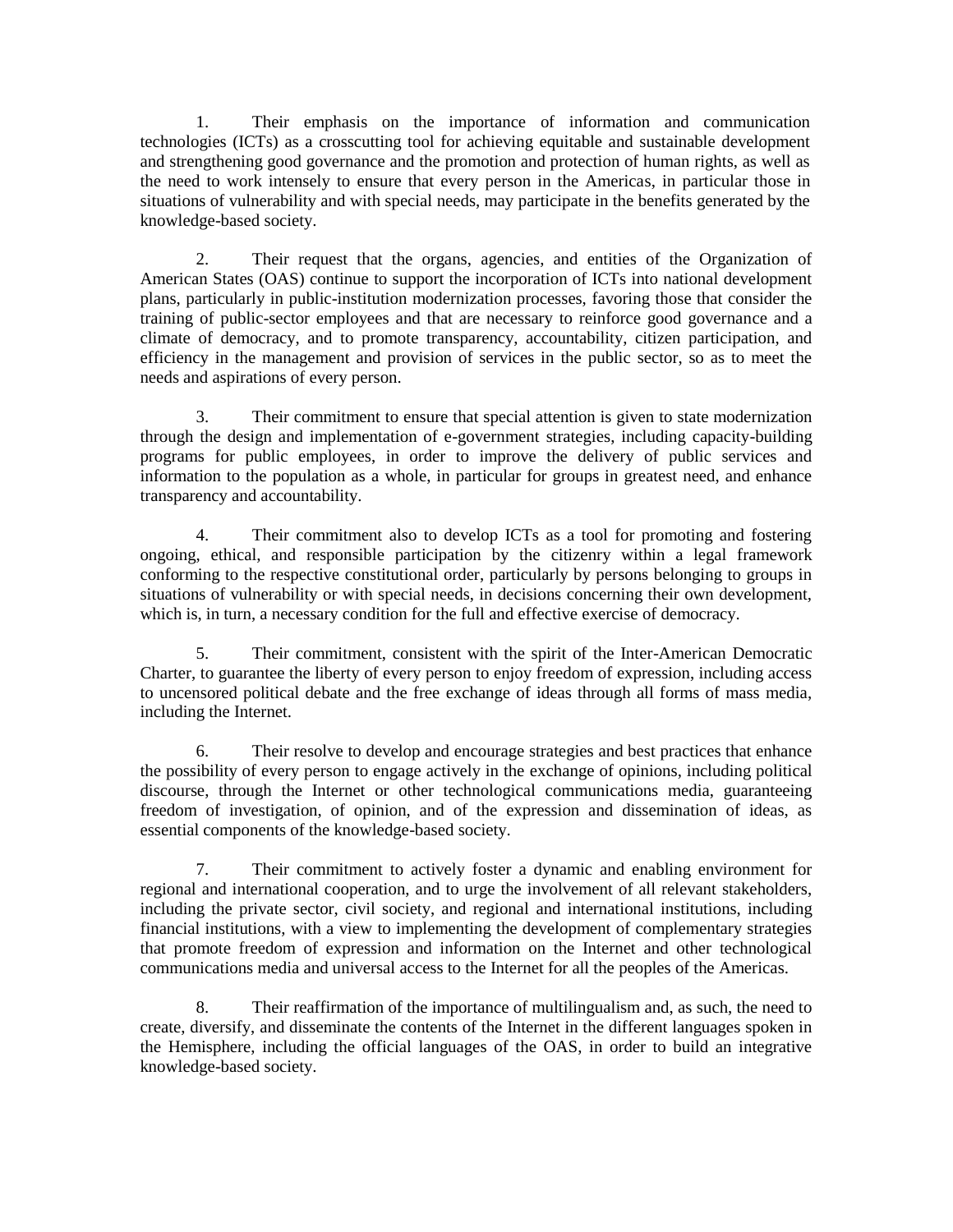9. Their determination to facilitate universal access to ICTs, making them available to all the countries of the region and all their citizens through, among other means, multipurpose public community access sites, community-based radio and TV stations, and other wire-based technologies, such as community-based telephony, or wireless technologies, taking into account the sustainability and permanent development of these projects and initiatives.

10. Their request that the Secretary General, taking into account the OAS Charter and the Inter-American Democratic Charter, promote, by means of suitable programs, the use of ICTs to foster participation by every person in public life, a building block of democratic governance.

11. That they will promote the utilization of ICTs for the follow-up, oversight, and evaluation of public administration by the citizenry, in order to achieve a transparent and efficient government and the strengthening of democracy.

12. Their commitment to enhance and expand all programs and initiatives aimed at redressing inequalities and poverty which strengthen the democratic institutional system in the region, using ICTs as a development tool, taking into account in particular the challenges faced by those persons belonging to groups in situations of vulnerability or with special needs.

13. Their recognition of the importance of the gender perspective and the need to enhance women's equitable access to the benefits of ICTs, and to ensure that ICTs can become a central tool for the empowerment of women and the promotion of gender equality. Policies, programs, and projects need to ensure that gender differences and inequalities in access to and use of ICTs are identified and fully addressed.

14. Their request to the OAS to continue, through its General Secretariat, in particular the Executive Secretariat for Integral Development (SEDI), and its specialized commissions and committees, such as the Inter-American Telecommunication Commission (CITEL) and the Inter-American Committee on Science and Technology (COMCYT), coordinating regional efforts to develop initiatives and identify additional resources to provide greater access to ICTs and their use and benefits, thus contributing to bridging the digital divide and strengthening skills for the  $21<sup>st</sup>$  century workforce.

15. Their continued conviction, in keeping with the Tunis Commitment of the World Summit on the Information Society (WSIS), adopted in 2005, that governments, the private sector, civil society, the scientific and academic communities, and users can utilize various technologies and licensing models, including those developed under proprietary schemes and those developed under open-source and free modalities, in accordance with their interests and with the need to have reliable services and implement effective programs for their people. Taking into account the importance of proprietary software in the markets of the countries, they reiterate as well the need to encourage and foster collaborative development, interoperative platforms, and free and open-source software, in ways that reflect the possibilities of different software models, notably for education, science, and digital inclusion programs.

16. Their reaffirmation also of the principles, enunciated in the Geneva and Tunis phases of the WSIS, that the Internet has evolved into a global facility available to the public and that its governance should constitute a core issue of the information society agenda. The international management of the Internet should be multilateral, transparent, and democratic, with the full involvement of governments, the private sector, civil society, and international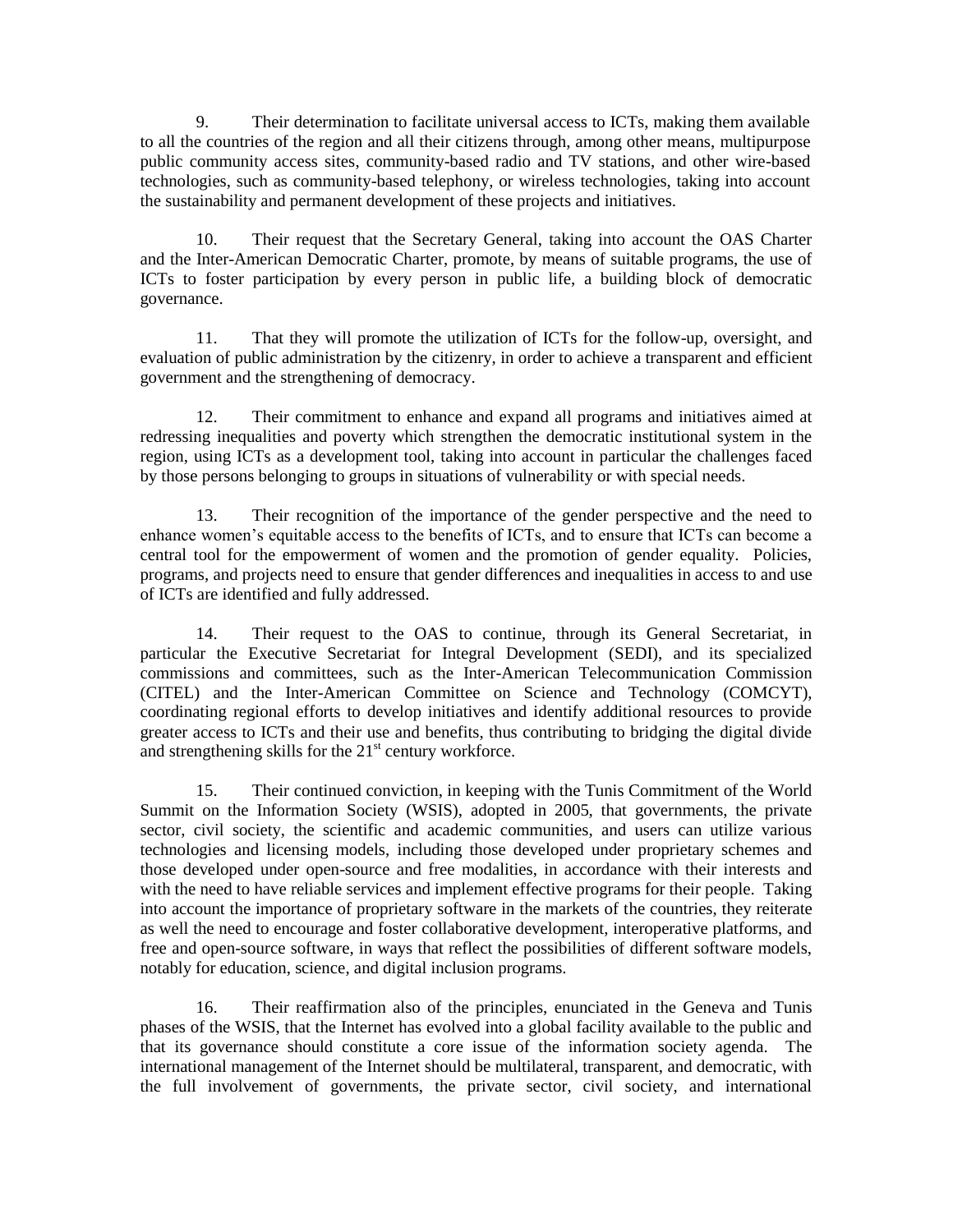organizations. It should ensure an equitable distribution of resources, facilitate access for all, and ensure the stable and secure functioning of the Internet, taking into account multilingualism.

17. Their request to the Secretary General to continue, through the Inter-American Council for Integral Development (CIDI) and the Inter-American Committee on Education (CIE), to support measures to increase access to schooling and the quality of education at all levels– essential factors in increasing human productivity–particularly for the most vulnerable groups, as well as efforts to ensure that inter-American action programs and horizontal cooperation strategies strengthen the quality of teaching processes in formal education and continuing and adult education, retraining, and lifelong learning, including the use of new ICTs.

18. Their reaffirmation of the importance of incorporating new ICTs into the capacity-building of our citizens, as established in the Plan of Action of the Fourth Summit of the Americas, held in Mar del Plata, Argentina.

19. Their invitation to the institutions of higher education of the Americas to continue to contribute fully to the capacity-building of human resources in the areas of good governance and development in the knowledge-based society.

20. Their heightened commitment to foster literacy as well as investment in science, technology, mathematics, engineering, and innovation in primary, secondary, and higher education, as the case may be, in keeping with the November 2004 Declaration of Lima of the Ministers of Science and Technology, and as essential prerequisites for the evolution of the knowledge-based society.

21. Their reaffirmation of the Tunis Commitment to promote universal, ubiquitous, equitable, and affordable access to ICTs, especially universal design and assistive technologies, for all people, especially those with disabilities, everywhere, to ensure that the benefits are more evenly distributed between and within societies, and to bridge the digital divide in order to create digital opportunities for all and to benefit from the potential offered by ICTs for development.

22. Their instruction to the OAS to continue, through the CIE, to promote in the hemispheric and subregional programs arising from the mandates of the Summits of the Americas the appropriate use of ICTs in education, adapting them to the requirements of the knowledgebased society and to local contexts, thus providing opportunities and benefits to every person, in particular to those populations excluded from social and economic development.

23. Their support for the efforts to protect and promote cultural diversity, as well as cultural identities, within the knowledge-based society, and, in this regard, their request to the General Secretariat, and in particular to the Executive Secretariat for Integral Development and the Inter-American Committee on Culture (ICC), that they continue supporting inter-American policies and programs that foster the development of culture in the region and consider the impact that ICTs can have on its multiple dimensions, such as the preservation and protection of national heritage, the enhancement of the dignity and identity of the peoples of the Americas, the creation of decent employment, and the overcoming of poverty.

24. Their emphatic interest in promoting increased ICT use by businesses, in particular micro, small, and medium-sized enterprises and other units of production, to enable them to prepare their workforce for the knowledge-based society and improve their output and competitiveness in national and international public and private markets.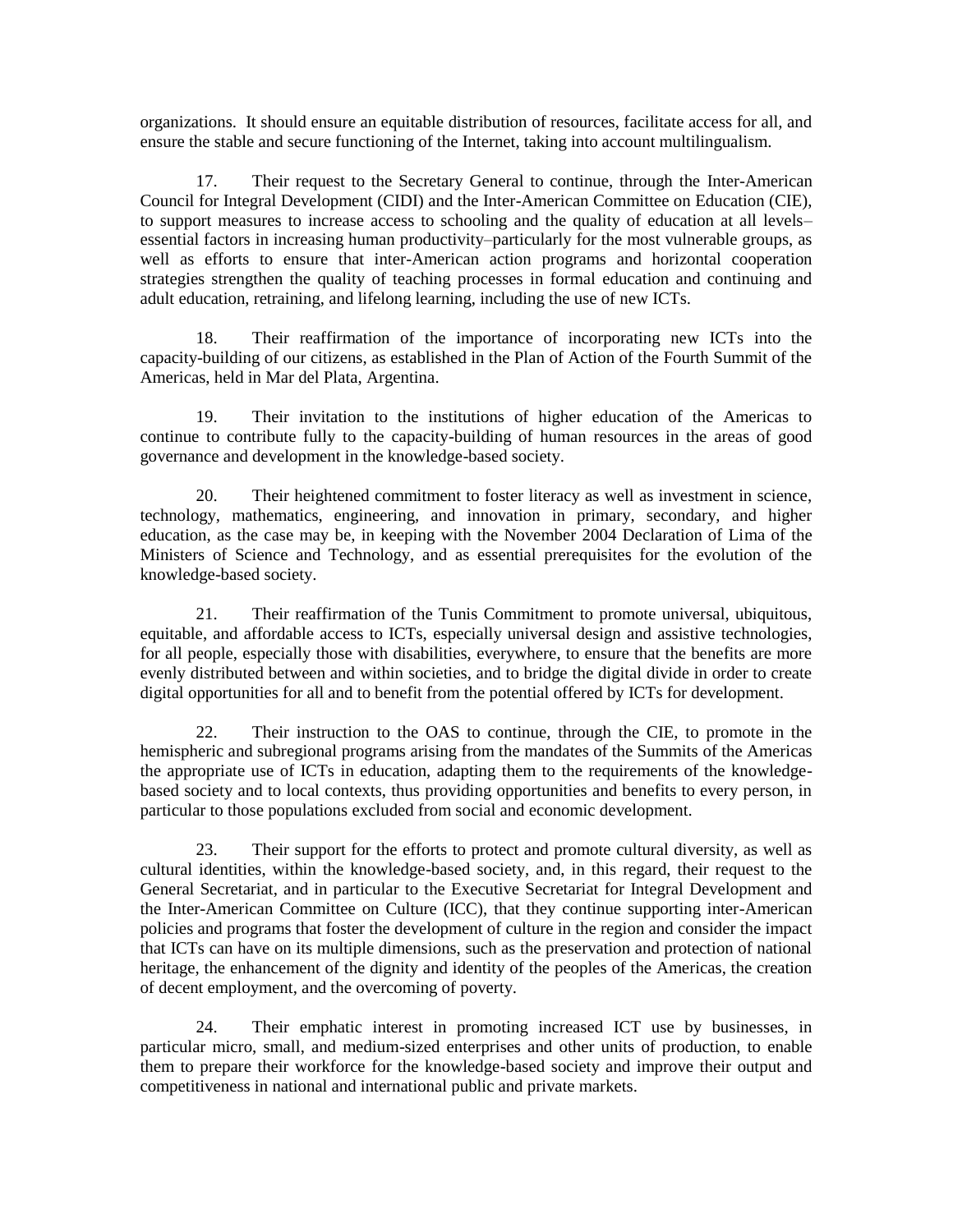25. Their renewed commitment to generate an environment conducive to the development of a competitive national scientific and technological industry that promotes privatesector innovation and investment and generates jobs, is responsive to the legitimate aspirations of all people to improve their lives, and contributes to economic development with social justice.

26. Their intent to cooperate and establish appropriate measures to prevent and mitigate the environmental impact of ICT-related products throughout their life cycle and at the stage of recycling and disposal, consistent with international law.

27. Their reaffirmation, in keeping with the November 2004 Declaration of Lima of the Ministers of Science and Technology, of the importance of designing and implementing programs to support the establishment of national innovation systems oriented toward the productive sector, with a view to improving its competitiveness through the use of ICTs, thus contributing to the integral development of our countries.

28. Their renewed commitment to undertake efforts to enhance disaster prevention, mitigation, and management, to integrate those efforts into development plans, and to promote the sharing of information, best practices, lessons learned, and technical skills related to disaster prevention, mitigation, and management; and their conviction that ICTs should be an important tool in the success of those efforts.

29. That it is of critical importance to continue the process of adopting in the region legislative, regulatory, and administrative frameworks that are transparent, efficient, and consistent, that offer juridical security, and that promote, among other things, competition, innovation, encouragement of investment, and universal access to services.

30. Their commitment to protect and encourage the innovation, creation, and production of knowledge, and of scientific and technological resources of all people, including indigenous peoples, and artisans, who make significant contributions to the development of the knowledge-based society.

31. Their request to the Permanent Council to consider the possibility of convening, with the assistance of the General Secretariat, an inter-American specialized conference or meeting, for the purpose of exchanging experiences, best practices, and other such information that may support efforts of the states to design or enhance, as the case may be, legislative, regulatory, and administrative frameworks with respect to ICTs, to enable them to better support advancing diverse topics associated with the expansion of the knowledge-based society and promote investment.

32. Their interest in taking advantage of existing experiences, in particular those of public institutions in the Americas, in the planning and implementation of national strategies for the knowledge-based society; and their instruction to CIDI and the General Secretariat to continue their horizontal cooperation activities.

33. Their instruction to the General Secretariat to promote the support of and synergies with international organizations, the private sector, academia, and civil society, in order to implement the commitments made in Santo Domingo, in terms of their comparative advantages, with special attention to the smallest and most vulnerable economies.

34. Their emphasis on the importance of regional collaborative networks for the development of and access to public goods and research which explore the possibilities offered